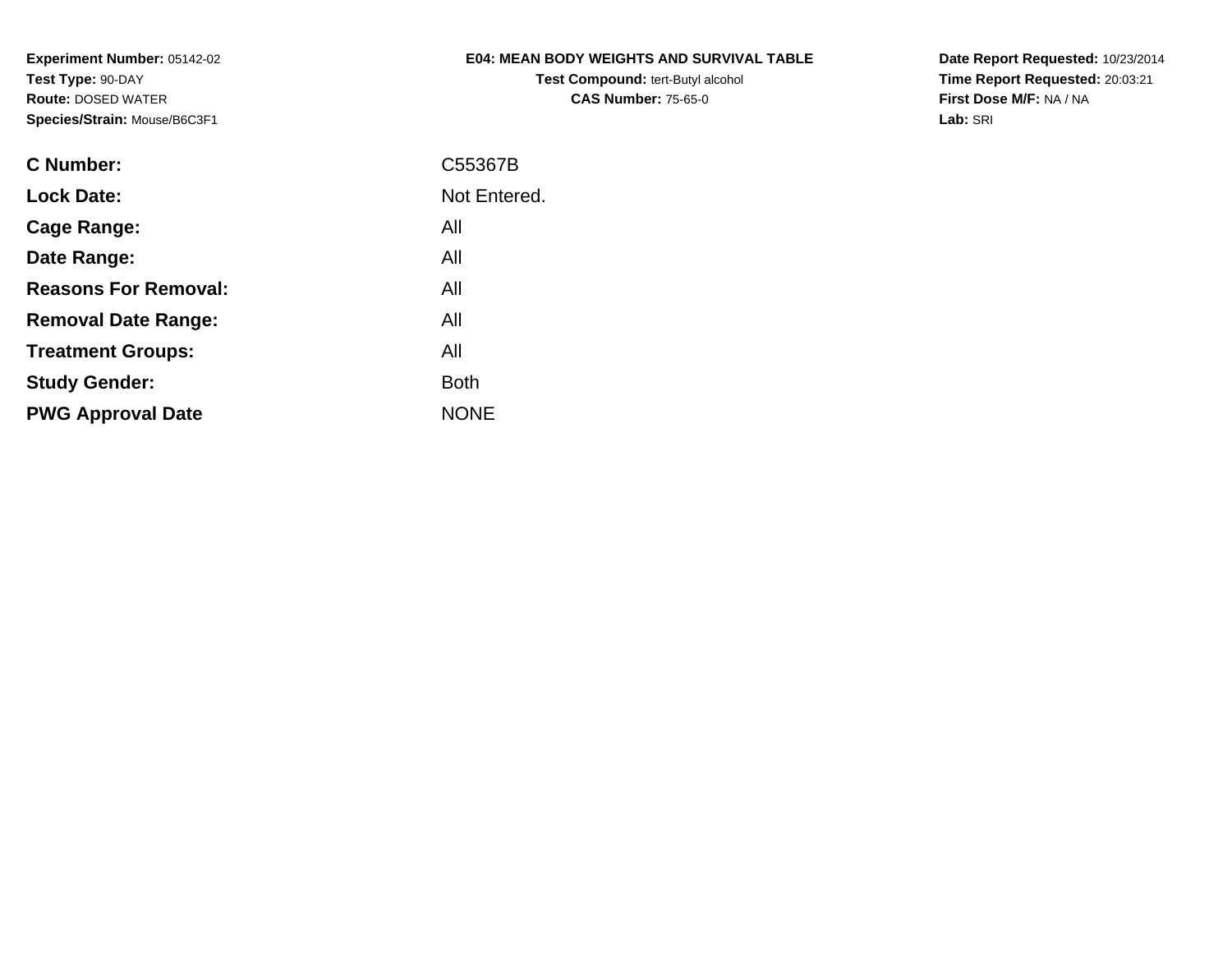### **E04: MEAN BODY WEIGHTS AND SURVIVAL TABLE**

# **Test Compound:** tert-Butyl alcohol

**CAS Number:** 75-65-0

**Date Report Requested:** 10/23/2014**Time Report Requested:** 20:03:21**First Dose M/F:** NA / NA**Lab:** SRI

#### **MALE**

| <b>DAY</b>         | 0.0%  |           | 0.25% |             |    |       | 0.5%        |    |       | 1.0%        |    |  |
|--------------------|-------|-----------|-------|-------------|----|-------|-------------|----|-------|-------------|----|--|
|                    | WT(g) | ${\sf N}$ | WT(g) | % OF CNTL N |    | WT(g) | % OF CNTL N |    | WT(g) | % OF CNTL N |    |  |
|                    | 21.9  | 10        | 22.0  | 100.6       | 10 | 21.7  | 99.3        | 10 | 21.6  | 98.8        | 10 |  |
|                    | 24.3  | 10        | 22.4  | 92.2        | 10 | 23.1  | 94.9        | 10 | 23.5  | 96.8        | 10 |  |
| 14                 | 23.2  | 10        | 25.1  | 108.2       | 10 | 23.1  | 99.6        | 10 | 24.7  | 106.3       | 10 |  |
| 21                 | 26.7  | 9         | 26.6  | 99.4        | 10 | 27.4  | 102.5       | 10 | 26.0  | 97.2        | 10 |  |
| 28                 | 28.2  | 9         | 28.2  | 100.3       | 10 | 29.2  | 103.5       | 10 | 27.8  | 98.7        | 10 |  |
| 35                 | 29.7  | 9         | 29.2  | 98.3        | 10 | 30.3  | 102.0       | 10 | 28.8  | 97.0        | 10 |  |
| 42                 | 31.2  | 9         | 31.0  | 99.4        | 10 | 31.6  | 101.5       | 10 | 29.6  | 95.1        | 10 |  |
| 49                 | 31.9  | 9         | 31.4  | 98.5        | 10 | 31.2  | 98.0        | 10 | 30.6  | 96.0        | 10 |  |
| 56                 | 33.5  | 9         | 32.5  | 96.9        | 10 | 34.0  | 101.3       | 10 | 32.1  | 95.8        | 10 |  |
| 63                 | 34.5  | 9         | 33.8  | 97.9        | 10 | 34.8  | 100.8       | 10 | 33.3  | 96.5        | 10 |  |
| 70                 | 35.3  | 9         | 34.1  | 96.4        | 10 | 36.1  | 102.1       | 10 | 33.8  | 95.6        | 10 |  |
| 77                 | 37.0  | 9         | 36.1  | 97.7        | 10 | 37.5  | 101.5       | 10 | 34.8  | 94.1        | 10 |  |
| 84                 | 38.1  | 9         | 37.3  | 97.9        | 10 | 37.8  | 99.4        | 10 | 35.5  | 93.2        | 10 |  |
| 91                 | 38.0  | 9         | 37.7  | 99.2        | 10 | 38.2  | 100.7       | 10 | 36.5  | 96.1        | 10 |  |
| TERM<br><b>SAC</b> | 38.6  | 9         | 38.4  | 99.5        | 10 | 38.7  | 100.4       | 10 | 36.6  | 94.7        | 10 |  |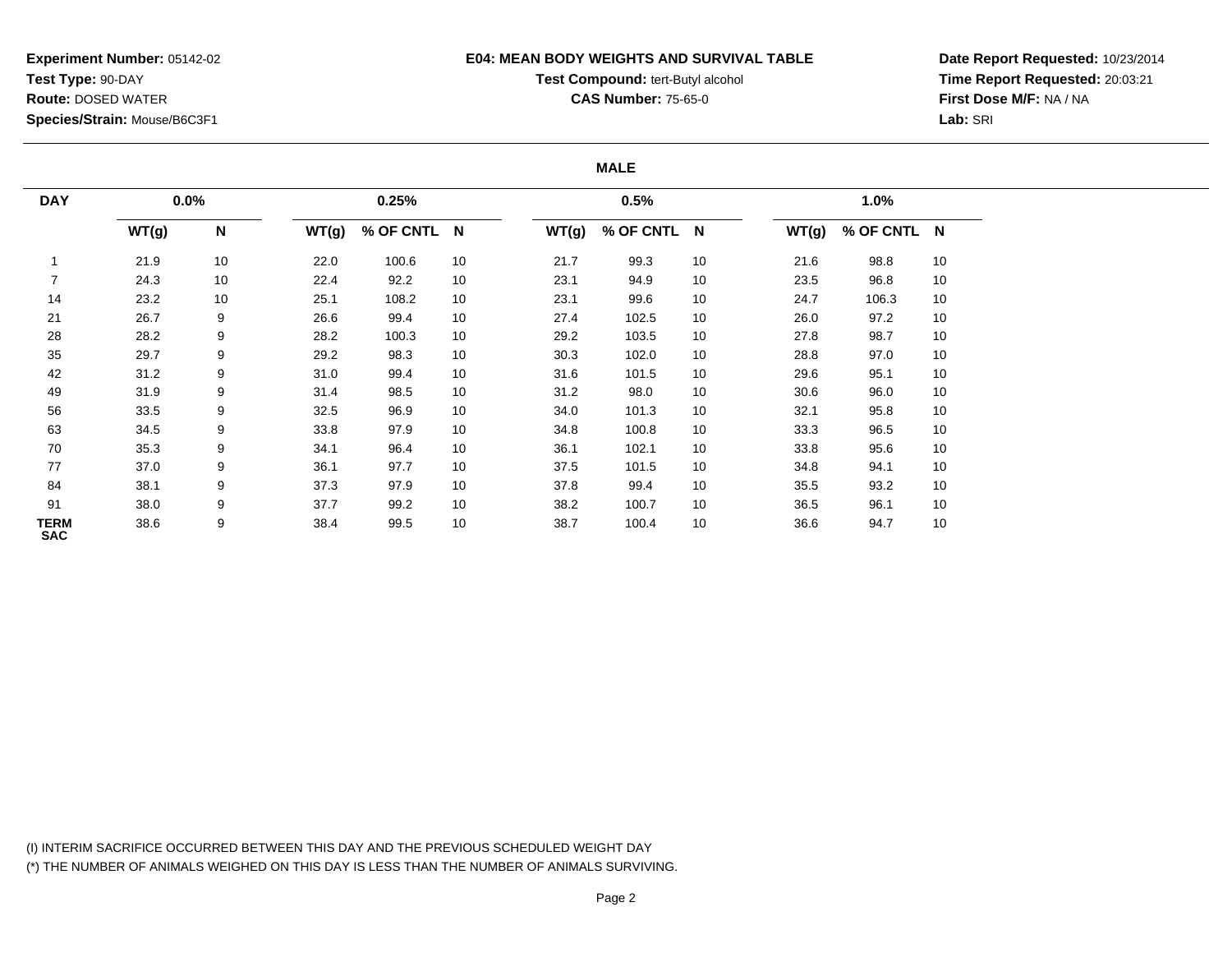# **E04: MEAN BODY WEIGHTS AND SURVIVAL TABLE**

**Test Compound:** tert-Butyl alcohol **CAS Number:** 75-65-0

**Date Report Requested:** 10/23/2014**Time Report Requested:** 20:03:21**First Dose M/F:** NA / NA**Lab:** SRI

#### **MALE**

| <b>DAY</b>                |       | 2.0%      |    | 4.0%  |             |             |  |
|---------------------------|-------|-----------|----|-------|-------------|-------------|--|
|                           | WT(g) | % OF CNTL | N  | WT(g) | % OF CNTL N |             |  |
| $\mathbf{1}$              | 21.5  | 98.2      | 10 | 21.8  | 99.4        | 10          |  |
| $\overline{7}$            | 22.8  | 93.9      | 10 | 21.4  | 87.8        | 10          |  |
| 14                        | 23.9  | 102.8     | 10 | 22.9  | 98.7        | 10          |  |
| 21                        | 24.8  | 92.9      | 10 | 23.7  | 88.7        | 10          |  |
| 28                        | 25.9  | 92.1      | 10 | 24.3  | 86.2        | 9           |  |
| 35                        | 26.7  | 89.8      | 10 | 25.0  | 84.3        | 8           |  |
| 42                        | 26.9  | 86.2      | 10 | 24.6  | 79.0        | 8           |  |
| 49                        | 28.3  | 88.7      | 10 | 26.2  | 82.1        | 6           |  |
| 56                        | 28.7  | 85.7      | 10 | 26.8  | 79.9        | 6           |  |
| 63                        | 30.6  | 88.7      | 10 | 26.6  | 77.1        | $\,$ 5 $\,$ |  |
| 70                        | 31.2  | 88.3      | 10 | 26.6  | 75.4        | $\,$ 5 $\,$ |  |
| 77                        | 32.3  | 87.4      | 10 | 26.6  | 71.8        | $\,$ 5 $\,$ |  |
| 84                        | 32.4  | 85.1      | 10 | 25.3  | 66.6        | 5           |  |
| 91                        | 32.7  | 86.1      | 10 | 28.7  | 75.5        | 4           |  |
| <b>TERM</b><br><b>SAC</b> | 33.8  | 87.6      | 10 | 26.1  | 67.6        | 4           |  |

\*\*\*END OF MALE DATA\*\*\*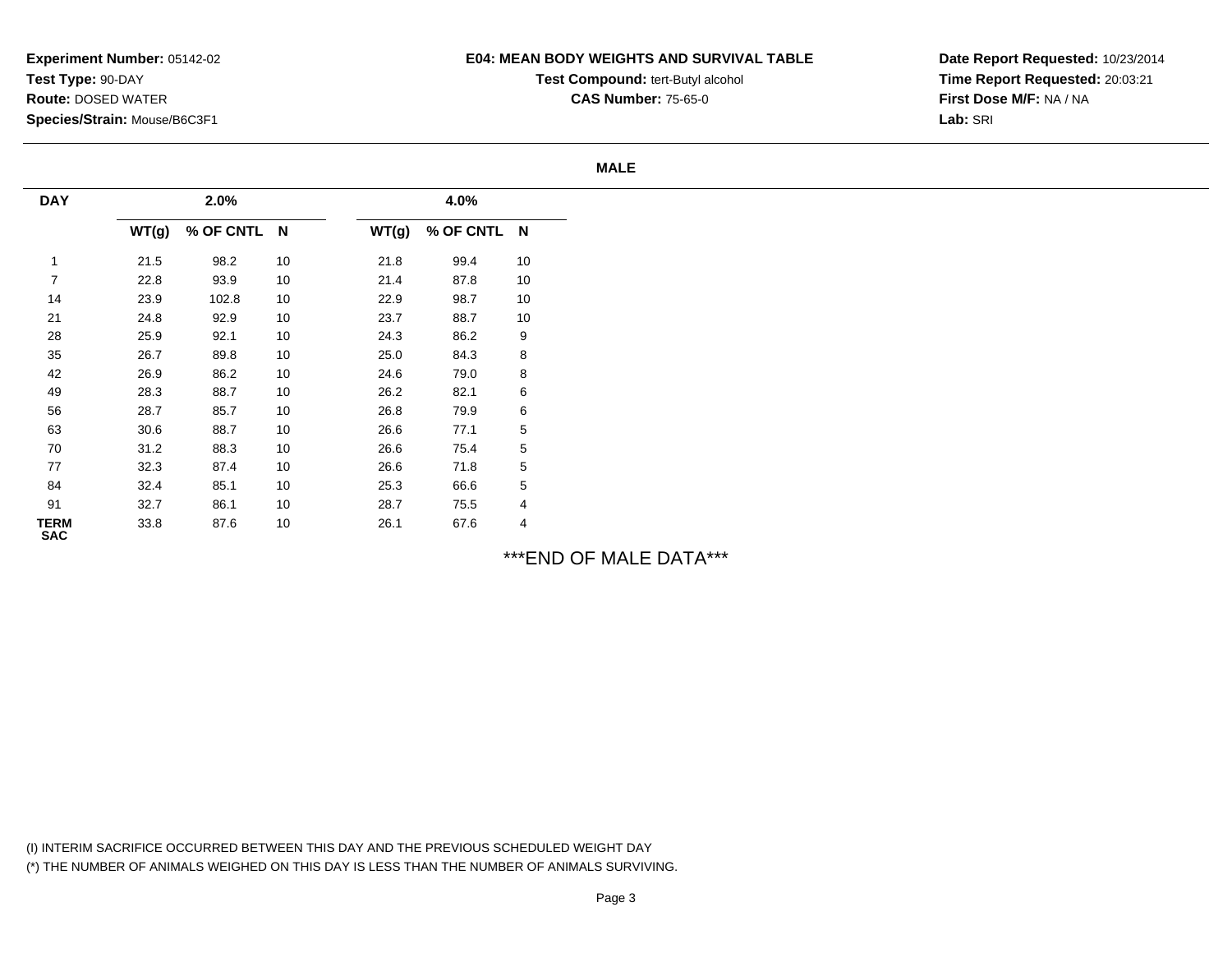### **E04: MEAN BODY WEIGHTS AND SURVIVAL TABLE**

# **Test Compound:** tert-Butyl alcohol

**CAS Number:** 75-65-0

**Date Report Requested:** 10/23/2014**Time Report Requested:** 20:03:21**First Dose M/F:** NA / NA**Lab:** SRI

#### **FEMALE**

| <b>DAY</b>         |       | $0.0\%$ |       | 0.25%       |    | 0.5%  |             |    |       | 1.0%        |    |  |
|--------------------|-------|---------|-------|-------------|----|-------|-------------|----|-------|-------------|----|--|
|                    | WT(g) | N       | WT(g) | % OF CNTL N |    | WT(g) | % OF CNTL N |    | WT(g) | % OF CNTL N |    |  |
|                    | 17.6  | 10      | 17.2  | 97.9        | 10 | 17.2  | 98.1        | 10 | 17.6  | 100.5       | 10 |  |
|                    | 18.9  | 10      | 18.3  | 97.0        | 10 | 16.8  | 88.8        | 10 | 19.1  | 101.1       | 10 |  |
| 14                 | 19.8  | 10      | 18.4  | 93.1        | 10 | 18.4  | 93.0        | 10 | 19.6  | 98.9        | 10 |  |
| 21                 | 21.4  | 10      | 21.9  | 102.3       | 10 | 21.9  | 102.3       | 10 | 21.6  | 101.1       | 10 |  |
| 28                 | 22.7  | 10      | 22.6  | 99.4        | 10 | 22.3  | 97.9        | 10 | 22.1  | 97.3        | 10 |  |
| 35                 | 22.8  | 10      | 23.5  | 102.9       | 10 | 23.5  | 102.8       | 10 | 23.4  | 102.7       | 10 |  |
| 42                 | 24.3  | 10      | 24.6  | 101.3       | 10 | 23.5  | 96.5        | 10 | 24.7  | 101.7       | 10 |  |
| 49                 | 24.5  | 10      | 25.3  | 103.1       | 10 | 25.0  | 101.8       | 10 | 25.6  | 104.4       | 10 |  |
| 56                 | 25.6  | 10      | 26.0  | 101.4       | 10 | 25.5  | 99.5        | 10 | 27.0  | 105.3       | 10 |  |
| 63                 | 26.4  | 10      | 27.0  | 102.5       | 10 | 26.8  | 101.4       | 10 | 27.1  | 102.6       | 10 |  |
| 70                 | 27.8  | 10      | 28.1  | 101.3       | 10 | 27.1  | 97.6        | 10 | 28.4  | 102.2       | 10 |  |
| 77                 | 28.5  | 10      | 29.5  | 103.4       | 10 | 28.8  | 100.9       | 10 | 29.7  | 104.3       | 10 |  |
| 84                 | 29.1  | 10      | 29.6  | 101.6       | 9  | 29.2  | 100.4       | 10 | 30.0  | 103.1       | 10 |  |
| 91                 | 29.6  | 10      | 30.5  | 103.0       | 9  | 29.2  | 98.7        | 10 | 30.7  | 103.8       | 10 |  |
| TERM<br><b>SAC</b> | 30.2  | 10      | 31.1  | 103.0       | 9  | 29.7  | 98.1        | 10 | 30.5  | 100.9       | 10 |  |